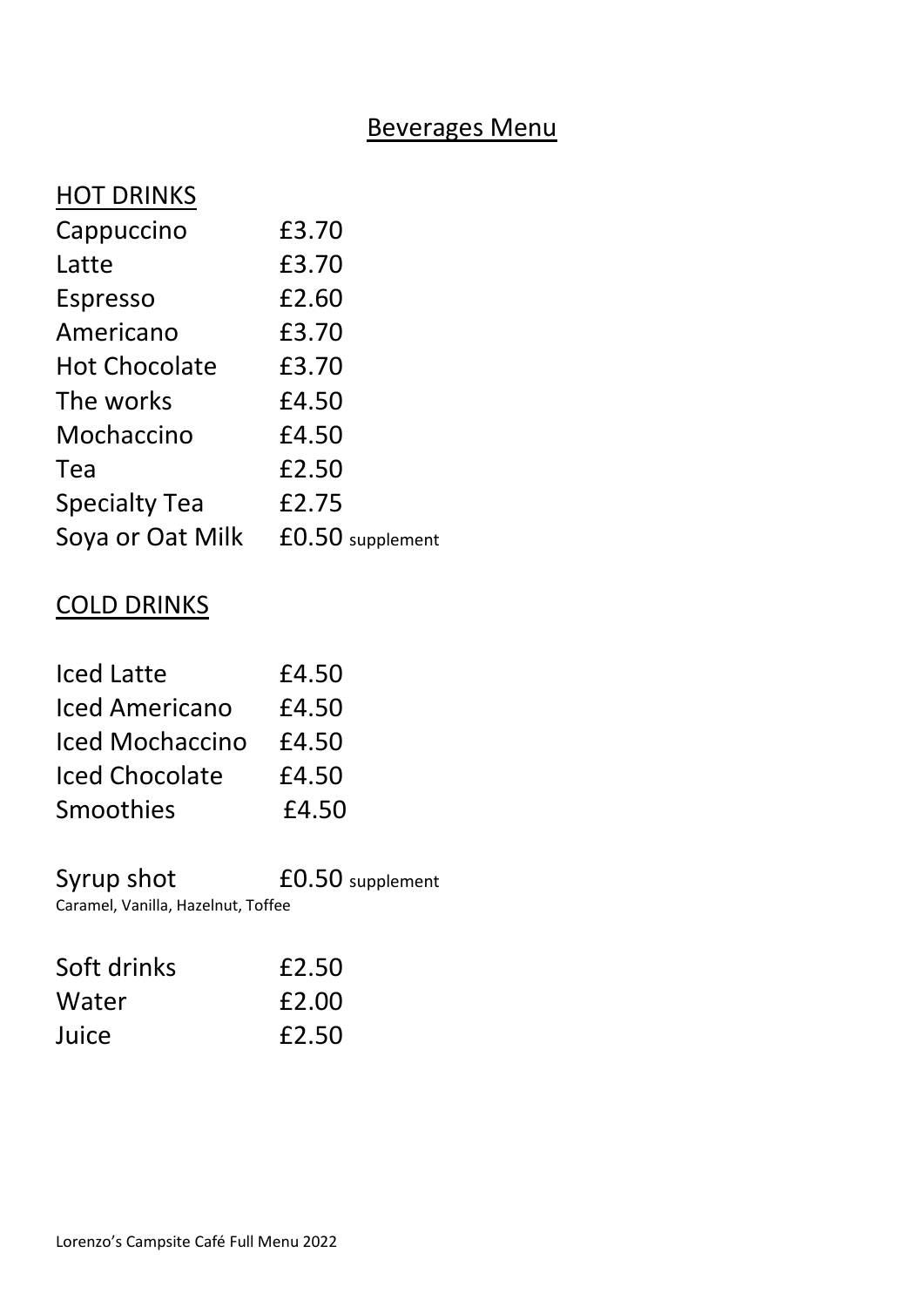# Breakfast menu

| Hot food Breakfast items                                                                                                                                   |                                                                                 |
|------------------------------------------------------------------------------------------------------------------------------------------------------------|---------------------------------------------------------------------------------|
| Festival special breakfast<br>bread, plumb tomatoes, mushrooms & black pudding)                                                                            | £12.00<br>(2 Bacon, 2 Cumberland sausages, Fried eggs, Hash Brown, Beans, fried |
| 6 item breakfast<br>(Any 6 items from the list)<br>Bacon, Cumberland sausage, fried bread, egg, hash brown, beans,<br>tomatoes, mushrooms & black pudding) | £8.00                                                                           |
| poached or fried eggs on toast                                                                                                                             | £3.00                                                                           |
| Breakfast rolls<br>Bacon & egg<br>Cumberland sausage & egg<br>Egg & cheese                                                                                 | £5.00                                                                           |
| <b>Breakfast Baguettes</b>                                                                                                                                 | £7.00                                                                           |
| Bacon, Sausage & egg<br>Bacon, egg & mushroom<br>Sausage, egg & mushroom<br>Bacon, Sausage & black pudding<br>Egg, mushroom & hash brown                   |                                                                                 |